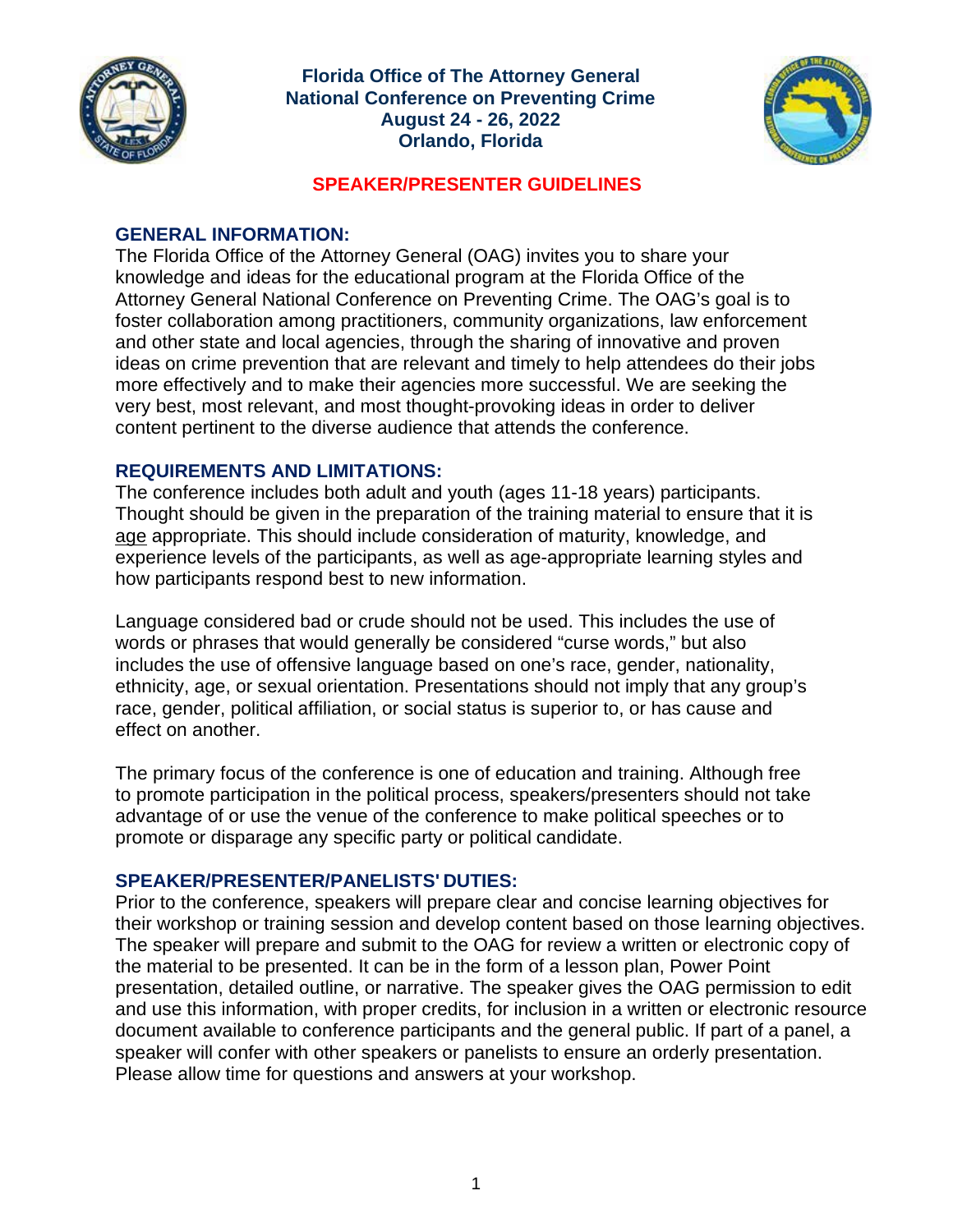#### **WORKSHOP SUPERVISION:**

A moderator will be assigned to each workshop/session. It will be the responsibility of the moderator to manage the workshop/session. This will include handling all logistical concerns related to the session (seating, room temperature, audio/visual equipment, handouts, etc.). The moderator will also introduce the speaker(s) and manage the flow of the session. At the conclusion of session, the moderator will complete an evaluation of the session.

#### **HANDOUTS:**

It is appropriate to support many of the workshop presentations with handout material(s). In our experience, we have found it is best for speakers to provide their own handouts (200 copies should be sufficient). Please note, the OAG **will not** be responsible for producing or transporting workshop materials.

# **AUDIO/VISUAL & SOUND EQUIPMENT:**

Each workshop meeting room location will be equipped with sound amplifying equipment. In addition, the OAG will supply any reasonable requests for audio/visual equipment to include screens, LCD projectors, CD/DVD/MP3 players, flipcharts & markers. Due to cost, the OAG does **not** supply **laptop computers**. Each speaker must bring his or her own laptop computers and a flash drive for back-up purposes. Due to the security and safety of confidential information, we are asking each presenter to also bring their own hotspot- wifi devices/connections. Through the local logistics committee, the OAG will have IT technicians available to assist with setup in each session. Audio/visual needs must be listed on the "Speaker Presentation Request Form".

# **SPEAKER READY ROOM:**

A speaker ready room is prepared for speakers/presenters to practice and make last-minute adjustments to the presentations. To use the speaker ready room, simply schedule it in advance at the Presenter Registration Desk.

# **REGISTRATION:**

Conference **registration** is **not** included for speakers/presenters. It can be purchased separately or may be negotiated as part of any speaker fees or concessions. There will also be two luncheons during the conference on Thursday, August 25, and Friday, August 26, 2022. If speaking during lunch, complimentary tickets will be provided.

For others, tickets for luncheons can be purchased at a price of \$40 each. Upon your arrival, please check-in at our Presenter Registration Desk to pick up your materials and make any necessary arrangements.

# **LODGING:**

Conference **lodging** is **not** included for speakers/presenters. It can be purchased separately or may be negotiated as part of any speaker fees or concessions. Lodging arrangements must be made directly with the conference hotel. The OAG **is not** responsible for making lodging or travel arrangements. Be sure to ask for the conference rate of \$139.00 (plus tax). Upon your arrival, please check in at our Presenter Registration Desk to pick up your materials and make any necessary arrangements.